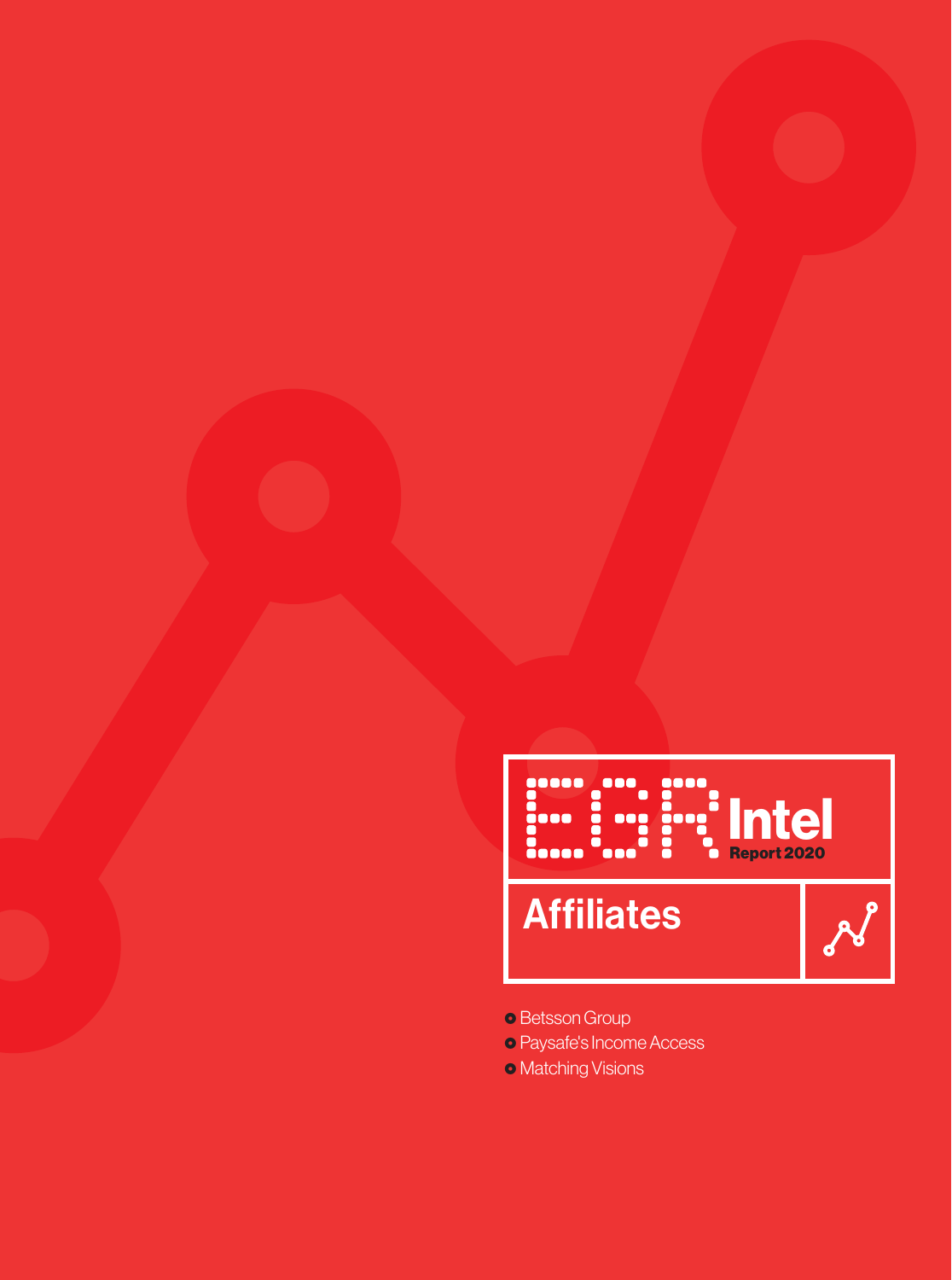

# **Tailored marketing solutions**

# to help your brand

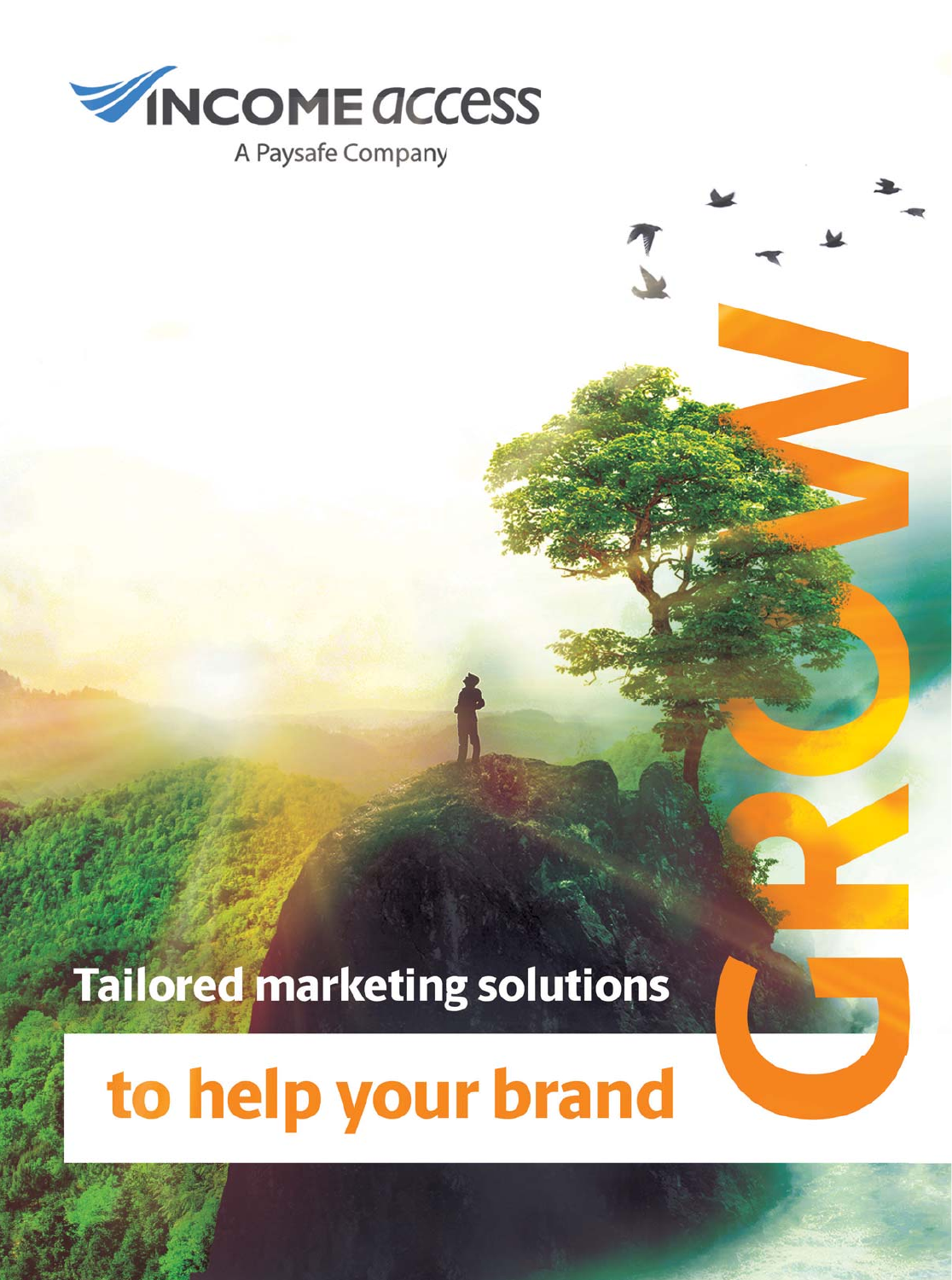## **Contents** Xwww.egrmagazine.com

# *06*

#### United in the year of coronavirus

Sebastian Jarosch of Betsson Group reflects on what the operator has done to continue and further develop its working relationships with affiliates in 2020

# 08

#### Affiliates continue to expand, optimise and drive growth Erica Anderson of

Paysafe's Income Access reflects on the results of the firm's most recent affiliate survey

### *10* The new chief

operating officer has arrived Matching Visions

outlines its business and shares news of its newly appointed chief operating officer

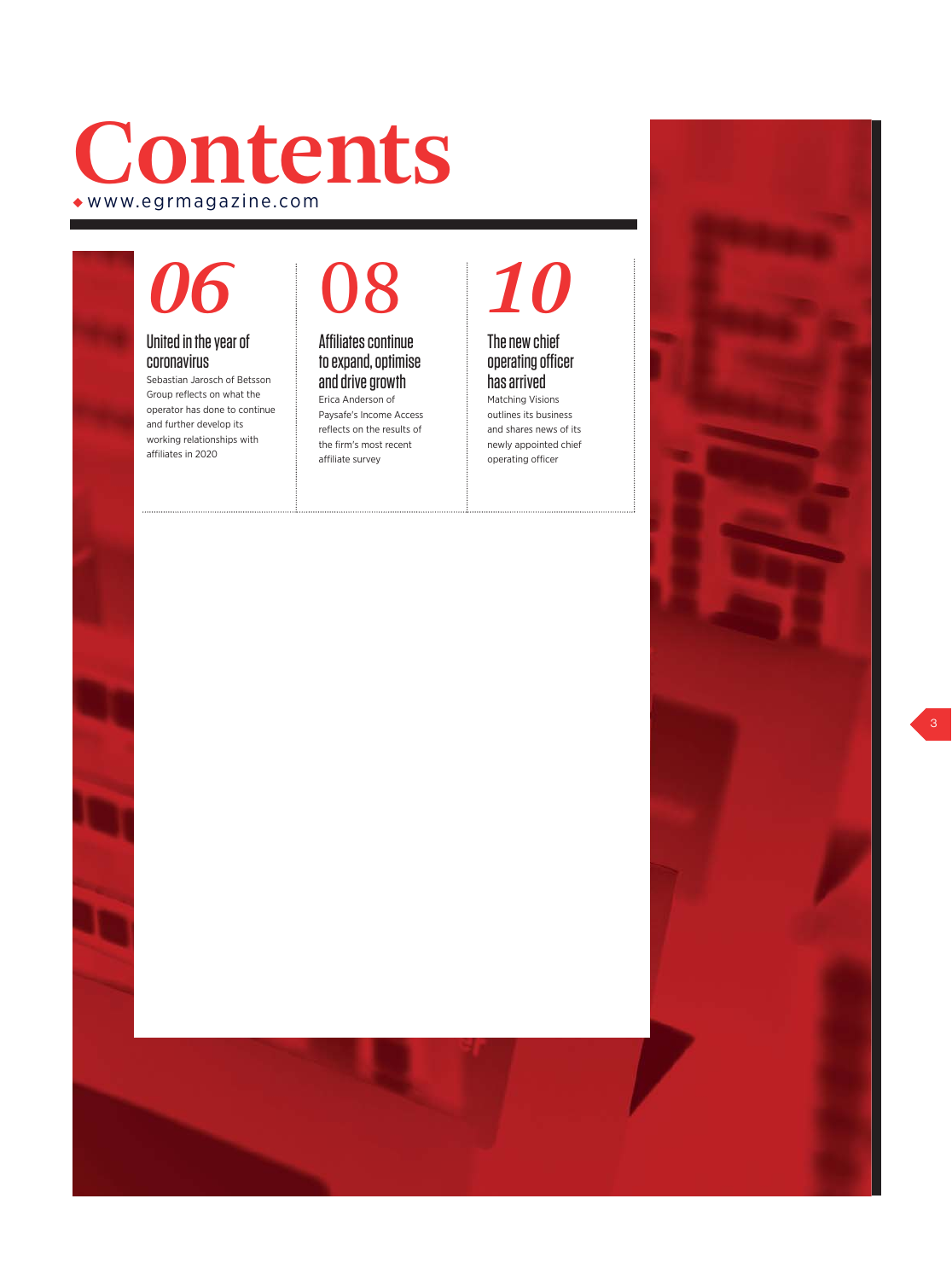## **betssongre**

**With 20 brands, including Betsson.com, Betsafe.com, NordicBet.com and StarCasinò, Betsson Group is one of the world's largest gaming groups, at the heart of entertainment for ovƵȲ˛ve decades. Betsson employs 1,800 talented people from more than 55 nationalities across ten offices worldwide.** 

### **WHAT WE ARE PROUD OF**



### **WHAT DO OUR BETSSONITES SAY**



**87% ARE PROUD TO WORK WITH US**



**89% BELIEVE THAT WE APE A RESPONSIBLE OPERATOR**



**86% RECOMMEND US A EMPLOYER** 

### **WHAT DOES THE INDUSTRY SAY**







#### **COMPANY OF THE YEAR 2019** - WOMEN IN GAMING AWARDS -

EEEE:OPERATOR

**EMPLOYER OF THE YEAR 2019** - EGR OPERATOR AWARDS -

> in **O**

> > **FOLLOW US**

**www.BetssonGroup.com**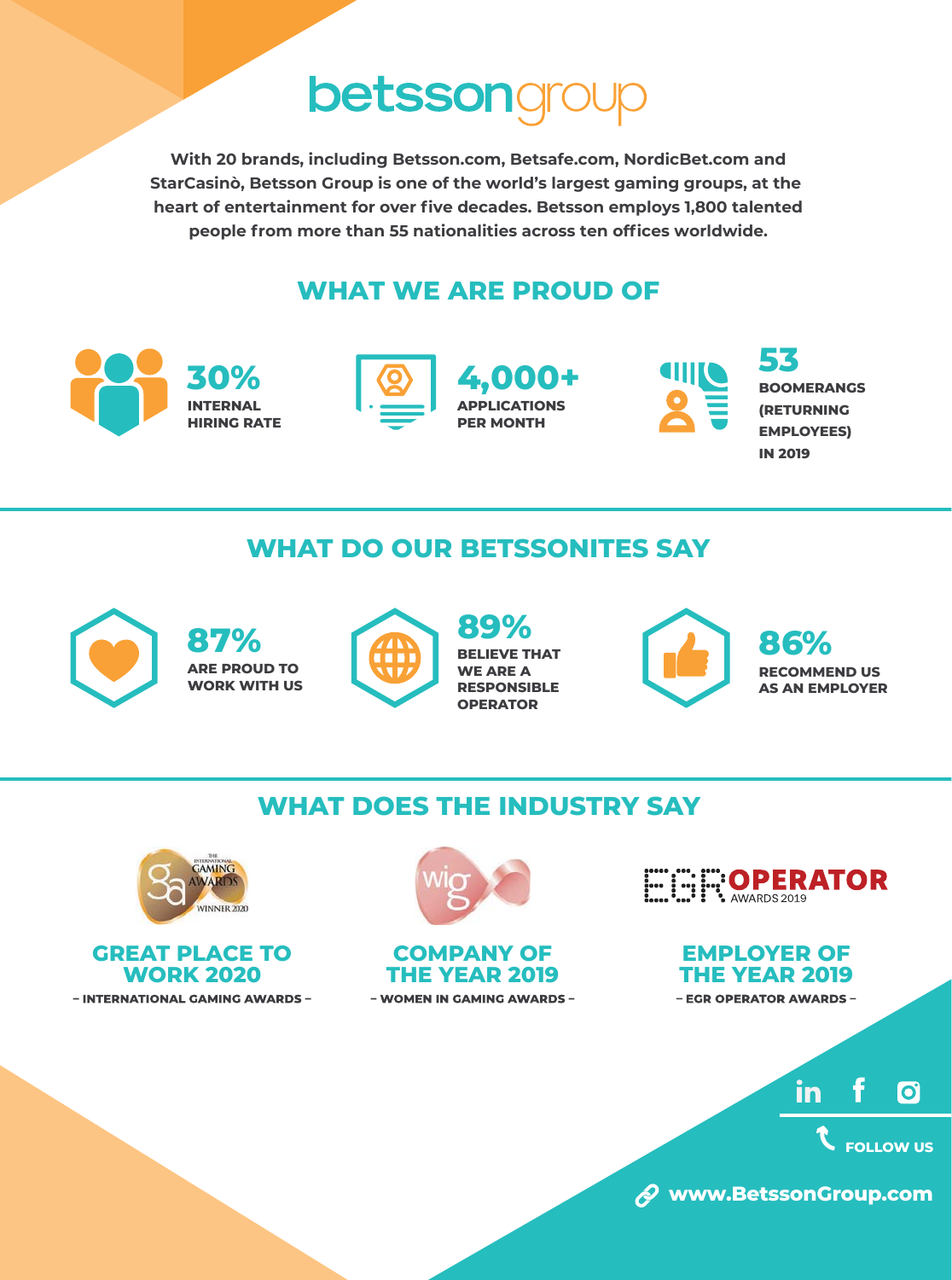### *Introduction*

## Cast the net

The EGR Affiliates 2020 report gives voice to a range of affiliates, providing an update on the trends, concerns and service offerings provided in 2020.

As we well know, 2020 has seen the novel coronavirus pandemic putting paid to sporting events around the globe. Within this report, the affiliates give thought to how they have adapted and offered support to their partners throughout this unprecedented time.

There is no crisis without opportunity, and the contributors also look at the positives this time has brought, with many having had to rethink their strategies and provide new offerings to those accustomed solely to betting on real sports. 2020 has therefore proven an interesting time, having allowed operators and their affiliates a chance to rethink their approach in terms of promotions and offerings.

Overall, we hope this report will provide an inspiring range of viewpoints from several players in the affiliate space.

By Ross Law | *Report editor*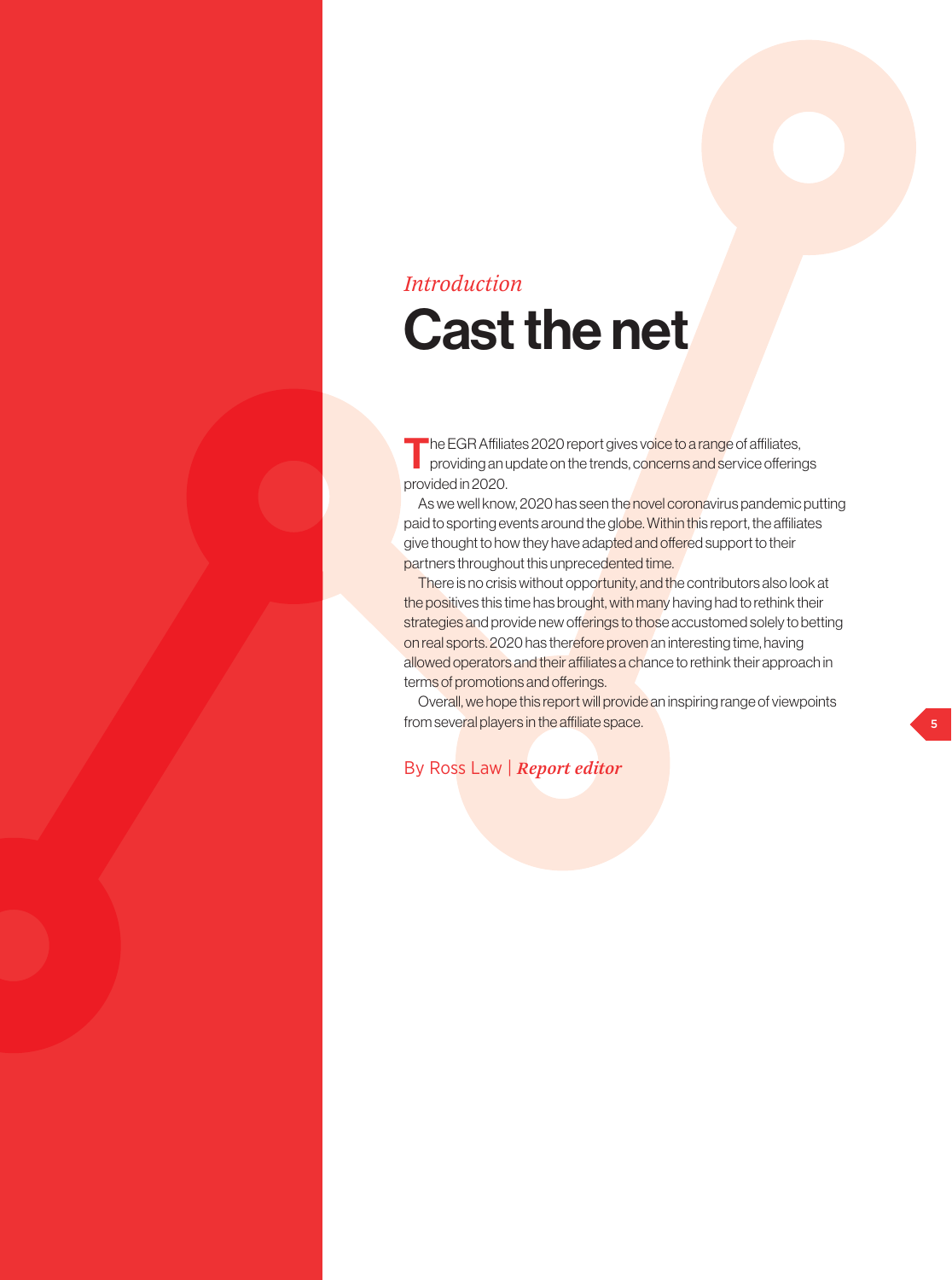### *Featuring: Betsson Group*

# United in the year of coronavirus



#### **Sebastian** Jarosch

X *Head of affiliates* ◆ *Betsson Group* Sebastian Jarosch started his career in egaming in Malta 13 years ago. He started as a customer support agent and quickly took on more responsibilities, including content management, poker management, affiliate and network management. He eventually joined GiG as an affiliate manager for their poker affiliate site seven years ago. Jarosch became head of affiliates after a year and turned around the declining business back to growth within a business quarter. After two years he took on the role of poker affiliate director, where he broke all previous records. In mid-2020, he joined Betsson Group as head of affiliates.

Sebastian Jarosch of Betsson Group reflects on what the operator has done to continue and further develop its working relationships with affiliates in 2020

**EGR Intel (EGR):** What has changed throughout the pandemic for Betsson Group?

Sebastian Jarosch (SJ): The pandemic has brought with it a lot of changes and it is always up to us in terms of how to shift things around to try and turn some of the new challenges into opportunities. I think the biggest changes were felt in the markets with a strong sportsbook presence, especially during the first few months when all major sporting events were cancelled or postponed.

This, together with the closure of land-based casinos and betting halls, has meant that we had to shift our focus and that of our affiliate partners to other verticals and other markets, some of which perhaps weren't previously getting a lot of attention. Among others, we have seen the re-emergence of poker, a spike in esports events, and a huge interest in ping-pong – all of which gained a lot of momentum during the past months. This was an opportunity for us to reach out and reactivate some of our affiliate partners as well as reach out to new affiliates who focus on these verticals or markets.

Another shift was of course the fact that most of us started working from home. Betsson Group encouraged all its Betssonites across the globe to work remotely at the start of the pandemic and most of us still do. Some offices have remained open on a voluntary basis, but new rules were introduced in accordance with the health regulations of each country, such as a limit on the amount of people at the office, added hygiene, social distancing, face coverings, etc. I must say though that I believe the Group handled this extremely well. The induction programme for all new starters, including myself, was done online, together with a shift

in most of the employee experience activities – we have had global online slots tournaments, poker tournaments, a singing competition, and much more. We have also joined the onboarding programme and are now giving an intro session to every new starter about what the affiliate team is responsible for, what we do, how we support the business, etc. This and other training has all now shifted online.

*The global pandemic means that we are all in the same situation, wherever we are based. I feel like it has made everyone (us, and our affiliate partners) want to work more closely in order to reach our respective goals* Sebastian Jarosch | Betsson Group

The pandemic has also brought all air travel to a halt and all the major affiliate events were postponed or cancelled altogether. This meant that we were not able to meet our affiliate partners in person and we could not network with new potential partners. Our mindset on this was to reach out to our partners by increasing our communication efforts and ensure we were reachable and ready to help. It also meant that to reach out to new partners, we decided to shift our conference budgets to digital advertising on several sites, including trade media as to support the industry itself.

#### EGR: How have affiliate relationships developed during this time?

SJ: I think they have actually improved. The global pandemic means that we are all in the same situation, wherever we are based. I feel like it has made everyone (us, and our affiliate partners) want to work more closely in order to reach our respective goals. Everyone has been putting in more work, become more responsive and been open to change.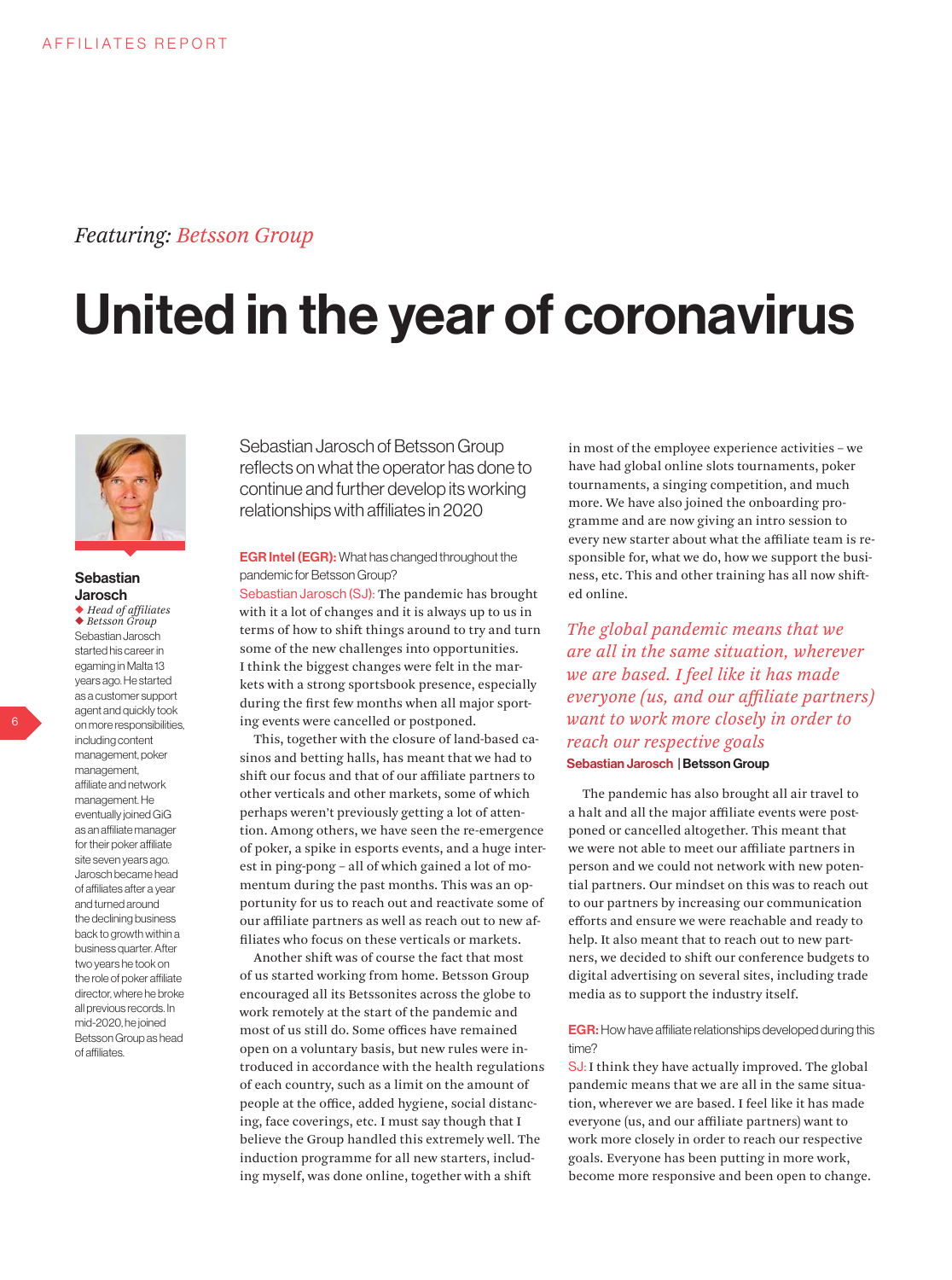Change was something that we all needed to go through, and we needed to be agile enough to move things around from sports to casino in terms of assets, deals, promotions, sites, traffic, etc.

Our relationship with our affiliate partners became virtual and I am happy to see how the entire affiliate team worked together in order to exceed our partners' expectations.

#### **EGR:** How have your levels of support and the way you support them changed?

SJ: Betsson Group's vision is to offer the best customer experience and I believe that we can extend that to our affiliate partners too. We have increased the support hours that we offer and this has been getting some good feedback. Affiliates seek a fast response – whether they want to talk to their account manager or need help with an artwork or tracking links – they want to sort matters out as quickly as possible. The increased hours of support, as well as the added channels of support (including Skype), have meant that we are able to serve our partners better, faster and more efficiently.

As I mentioned earlier, we have also increased our communication efforts and made sure to keep all our partners updated with the current situation around the different markets and respective regulations, as well as inform them about new markets, new brands (Jalla in Sweden and SuperCasino.ee in Estonia), the rebranding of Casino.dk, new games, new promotions, and everything else we thought would be informative for them to know. We also shared some of our good news when we were shortlisted for awards, such as at the upcoming EGR Operator Awards.

During this time, we have also launched a brand new Betsson Group Affiliates website (www.betssongroupaffiliates.com) which, besides looking a million times better, has added features for our affiliates, more functionality, and is faster, has more comprehensive FAQs and more.

EGR: Once the pandemic is over, what positive lessons will Betsson Group take into the future in terms of how affiliates are served?

SJ: The ability to tap into new opportunities, shift budgets, and switch from working at the office to working from home has ensured that we have all learnt how important it is to be agile and adapt to change quickly.

During this time, we have made a lot of work to improve our reputation and be removed from any predatory listings, so we will be continuing this



work. We have also taken the opportunity to reshape our affiliate structure in a way that we're able to work much closer together as a team, communicate more easily and ensure that we all chase the same goals. We will of course keep the localised approach as we believe that this is key for our success; however, the reporting lines have changed to ensure that we can share expertise, get more synergies, pool budgets, have bigger global deals and work better as a team with aligned goals.

Moreover, we have introduced some automation and optimised some of our processes in order to be more efficient and faster when it comes to deal approvals, compliance, flagging any suspicious behaviours, etc.

All of this will help us in providing a top-notch support service to our affiliate partners – something that we have done during the last months and are looking into ways as to how we can further improve this and ensure we are scalable to meet the new demands when we launch in new markets.

In the end, the biggest lesson for all of us has been the importance of flexibility and diversification – be able to change challenges into opportunities and do not shy away from major changes. This crisis has shown me that the Betsson Group affiliate team is robust, reliable and is able to deliver success even in the worst of conditions. I'm proud of their work and humble to have been given this opportunity to lead them to further success.  $\blacklozenge$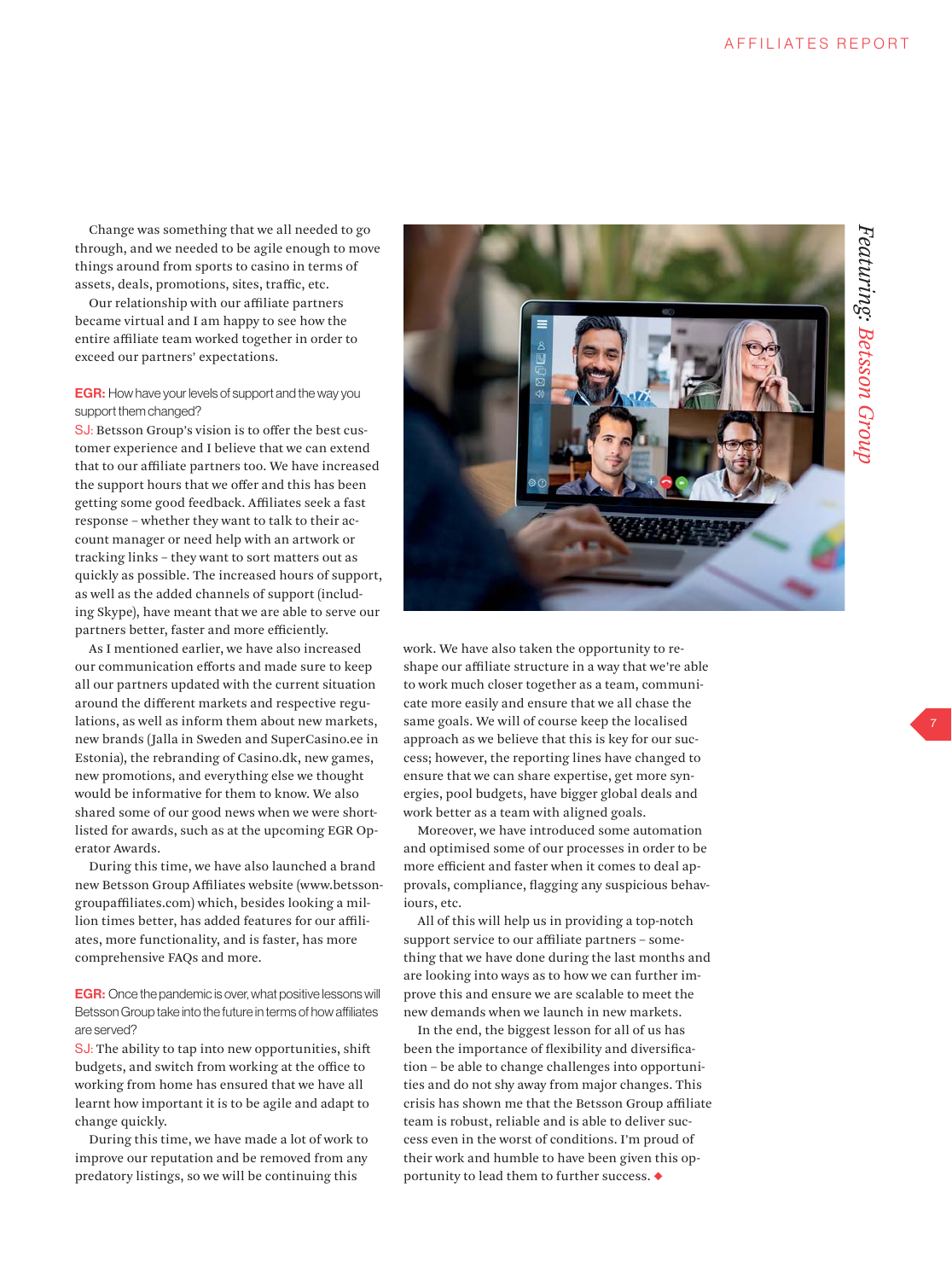### *Featuring: Paysafe's Income Access*

## Affiliates continue to expand, optimise and drive growth



#### Erica Anderson X *Marketing director* <sup>X</sup> *Paysafe's Income Access* Erica Anderson's role focuses on developing the marketing strategy for the Income Access brand. Holding a decade's industry experience, she also oversees the company's in-house affiliate management team and its suite of digital marketing services. Income Access manages close to 20 affiliate programmes.

Erica Anderson of Paysafe's Income Access reflects on the results of the firm's most recent affiliate survey

**Fo**or the launch of the most recent Income Access affiliate survey, our team once again reached out to our network of affiliates in an effort to better understand their current focuses across a range of areas. As this was our third such survey in the last four years (2017, 2018 and 2020), each of which having enjoyed a similar response rate, we were able to do a comparative analysis for several metrics over that timeframe.

Conducting a survey at this time also allows us to consider affiliate responses in the wake of Covid-19, including those related to key motivators for affiliates, mobile traffic, and markets and verticals of interest. To begin, however, we take a closer look at some defining characteristics of our respondents.

#### Experience, traffic and brand partnerships

For the third consecutive survey, a majority of respondents had at least five years' experience (59%), while 19% had at least 15 years. The 41% of participants with fewer than five years of experience surpassed the previous high of 35% from our first survey back in 2017.

Veteran and less experienced affiliates proved to be similarly focused on making their online offering as accessible as possible. Of those affiliates with at least five years' experience, 84% said they have a mobile-optimised site and/or an app, while 79% with fewer than five years claimed the same. Overall, only 10% of respondents said they had neither a mobile-optimised site nor an app.

The importance of being optimised for mobile was further reflected in the 54% of affiliates with more than half of their traffic originating from mobile devices, while only 4% said that none of their traffic is mobile based. This is one area in

which we have seen consistent increases for the last five years, dating back to our 2015 *Mobile Acquisition* survey, where only 20% of affiliate respondents said that at least half of their traffic came via mobile.

With a better understanding of how affiliates currently acquire traffic, we also sought a greater awareness of the varying scope and size of their businesses by asking respondents how many brands or operators they currently promote. One of the more telling stats from our survey is that the most popular response came from the 24% of affiliates that said they promote at least 100 brands. On the other end of the spectrum, 21% of affiliates only work with between one and five brands.

*Despite the global challenges currently confronting many industries, egaming affiliates continue to strategically expand their reach, even spurring increased optimism across several markets*  Erica Anderson | Paysafe's Income Access

Responses also showed a correlation between experience and number of partnerships as 43% of affiliates with a minimum of five years' experience promoted at least 50 brands. Conversely, 36% of affiliates with less than five years only had between one and five brand partners, representing the most popular response among that segment.

#### Market motivations in current environment

In addition to scope and reach, it was also important to look at the biggest factors that motivate affiliates to promote brands. When asked to rank the provided options in order of preference, respondents made 'higher payouts and commission rates' the overwhelming favourite, as 70% said it was their biggest motivator. Coming in a distant second was 'new brands and markets' (16%), while 'per-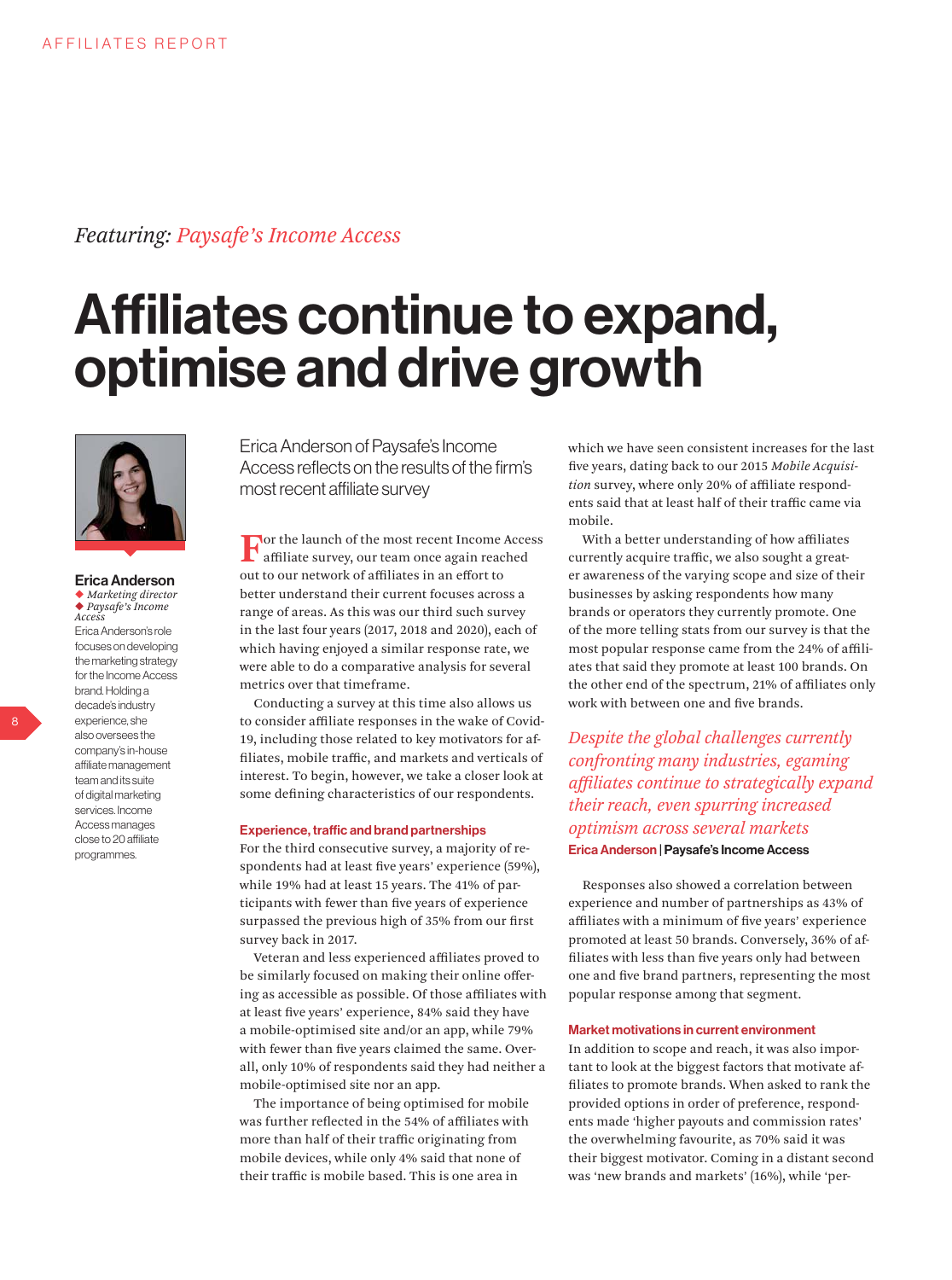formance incentives and bonuses' (7%), 'affiliate contests' (5%) and 'random ad-hoc bonuses' (2%) rounded out the options.

The importance of 'new brands and markets' remains significant as 51% of affiliates made it their second choice and an additional 17% picked it as their third most important motivator. When it came to affiliate contests, 65% of respondents ranked it as their least important motivator.

To further examine that interest in new brands and markets, we asked affiliates about their current and future markets of interest, which provided an array of responses that both mirrored and departed from responses in previous surveys.

Unsurprisingly, Europe (72%) and the UK (64%) were the most popular markets in terms of current activities, although it did mark the first time in the last three surveys in which the UK was not the top selection. Another first was that Canada, which had never reached the top five for this specific question, was selected by 45% of respondents, narrowly topping the US (41%). Asia (23%) rounded out the top five, while Africa and Latin America each had 17%.

Illustrating the importance of diversity, 74% of all respondents had promotional activities in at least two different markets. Looking at those crossmarket activities in more detail, we found that 79% of those affiliates working in Canada were also operating in Europe. This was slightly higher than the 71% of affiliates promoting in the UK that also had a European focus.

When considering future market interests through the rest of 2020 and into 2021, North America was again featured prominently, with the US (46%) and Canada (33%) finishing as the top two selections. Asia (28%) was next, followed by Latin America and India with 22%. It was another important jump for Canada in the context of these surveys, while the US and Asia have finished in the top three every year.

The focus on North America also resulted in 48% of those considering entry into the US market expressing a comparable interest in Canada. Similarly, 54% of affiliates interested in the Asia market also selected Canada as a potential market of consideration.

#### State of traditional & emerging verticals

One of the most consistent findings across every survey we have conducted has been the dominance of sportsbook and casino when it pertains to current verticals of focus. Once again, casino (76%)



was the most popular selection, followed by sportsbook (53%) and then bingo (25%) in a distant third. This was followed by a three-way tie between poker, crypto and forex/financial at 16%. Esports (13%), lottery (7%) and fantasy sports (7%) rounded out the list.

We did see a new development when comparing this survey to past results for verticals of interest for the year ahead and beyond. While casino (43%) and sportsbook (41%) were at the top as usual, crypto's move into the third spot (24%) was impressive given that it was the first time it had ever been included as an option. Esports, which was the top selection in our 2018 survey, still received strong interest with 23%. Poker (21%) slipped out of the top three for the first time but remained just ahead of fantasy sports, lottery and forex/financial, all of which earned 17%.

A closer review of the data showed that casino and sportsbook were the only verticals with notable cross-promotional appeal across each of the more niche verticals. Of those who selected crypto, 61% also chose casino while 69% had sportsbook. In the case of esports, both were lower but still among the most popular alternatives as 36% selected casino while 27% also picked sportsbook. Further highlighting their niche quality was the fact that only one affiliate selected both crypto and esports as responses.

Among the conclusions that can be drawn from the above are that despite the global challenges currently confronting many industries, egaming affiliates continue to strategically expand their reach, even spurring increased optimism across several markets. Through larger volumes of mobile traffic, growing interest across the North America and Asia, and sustained momentum for less traditional verticals (crypto, esports, lottery and forex) affiliates continue to drive long-term confidence across the wider industry.  $\blacklozenge$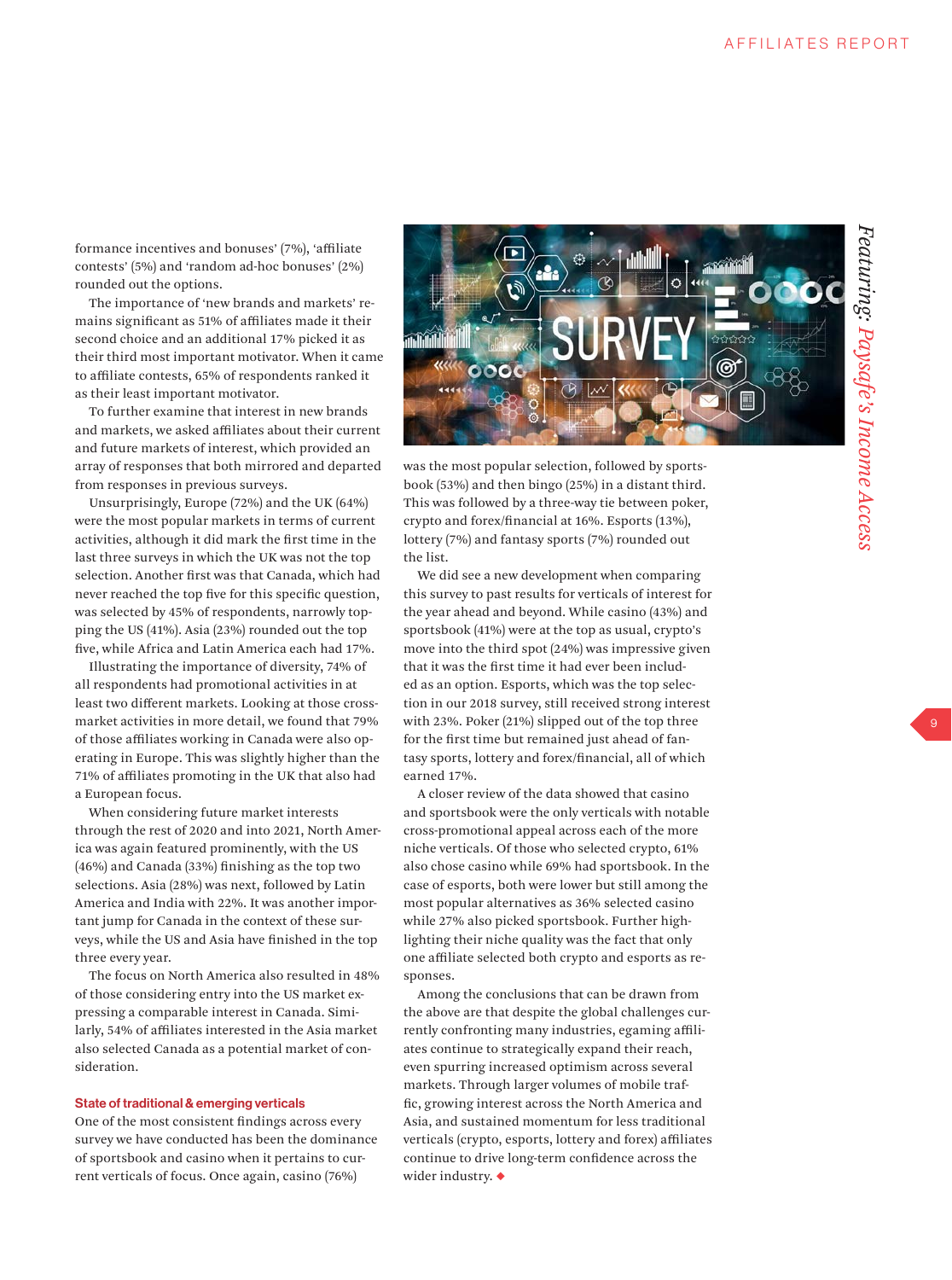### *Featuring: Matching Visions*

## The new chief operating officer has arrived

**I** matching visions

#### Matching Visions

Matching Visions is a top affiliate network that houses thousands of affiliates and hundreds of top brands for ultimate ease. As an affiliate, you will have one contact, one ontime payment and tons on offer! As a brand, get access to the best affiliates, top traffic and the chance to grow your affiliate selection!

Matching Visions outlines its company ethos and shares news of its newly appointed chief operating officer

atching Visions is a leading online affiliate network in the egaming space, housing over 3,000 affiliates and hundreds of casino brands to ensure both publishers and advertisers get the best of both worlds. Matching Visions has been at the forefront of the gaming industry for more than a decade and knows what affiliates want. Instead of having hundreds of contacts and chasing countless others, we do it all for you with one point of contact and one speedy payment every month.

Connection is everything at Matching Visions, and that's why we tailor a unique service to each and every affiliate we work with. With exclusive campaigns, competitions and specialised deals, there's no reason to go anywhere else. We have been around the block and know what works and can guide you to the very best brands and campaigns on the market.

#### What it means to be an affiliate at Matching Visions

Matching Visions offers publishers access to the best rev-share, CPA and hybrid deals on the market. Not only that, but we also offer affiliates special monthly bonuses and promotions that you can't get anywhere else.

If you're an affiliate or publisher, you get many benefits:

- $\blacklozenge$  One account with all brands in one place
- $\bullet$  One appointed manager to assist you, every step of the way
- $\triangle$  One on-time payment instead of chasing many brands
- $\blacklozenge$  Hundreds of casinos in various locations across the globe
- $\blacklozenge$  Exclusive deals, promotions, bonuses, races and so much more!

One of the unique features that helps Matching Visions stand out is our monthly competitions and promotions. This helps affiliates, both large and small, to enjoy extra bonuses and prizes ranging from cash to iPhones and much more. Each month is different and caters for a wide selection of affiliates to ensure everyone gets the chance to enjoy something.

At Matching Visions, we have seen trends come and go but our focus is always on making sure that no matter what, traffic and campaigns remain the same and that we make sure everything that comes and goes through our doors is something we strongly believe in.

Matching Visions has a strong team with a variety of roles including affiliate managers, directors, a dedicated finance team, top developers, as well as a meticulous compliance department. All relationships created at Matching Visions are aimed at the long term. We believe that if the client is happy and succeeding, then we are too.

#### Being an operator with Matching Visions

As an operator with Matching Visions, you get access to a wide range of benefits:

XA dedicated team at Matching Visions to achieve all of your goals

 $\blacklozenge$  A wide variety of affiliates in many different locations with top quality traffic

 $\blacklozenge$  A variety of traffic types including SEO, PPC, email, mobile marketing, and more

XHassle-free management of your brands and deals.

#### Becoming compliant

Being compliant is extremely important. After the 2019 Swedish regulations, we realised the importance of compliance and the need to get affiliates fully compliant as soon as possible. At Matching Visions, we welcome all regulations in the market as it gives them a chance to shape and assist their af-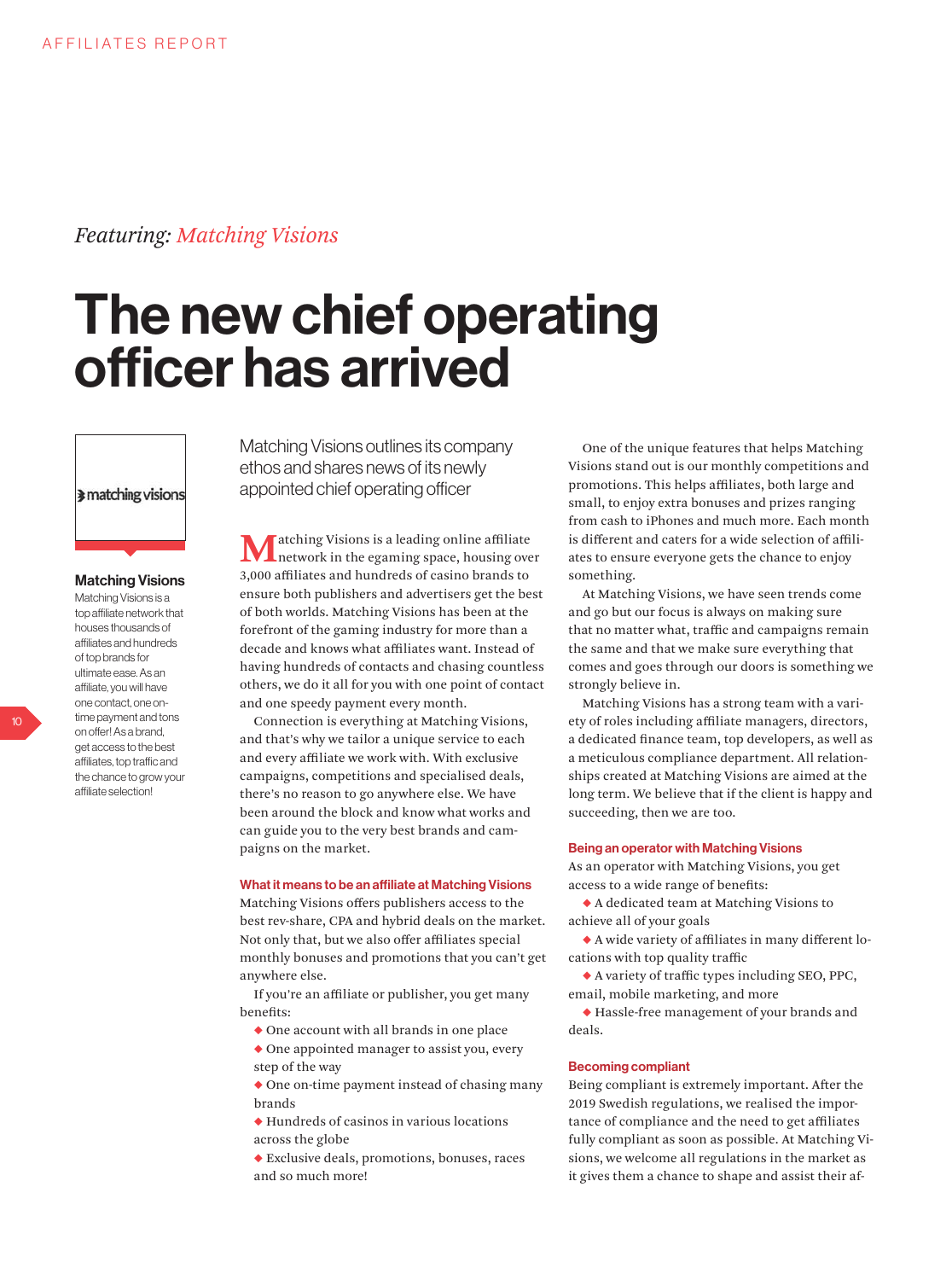

filiates in being the most compliant they can be.

We have an internal compliance department that meticulously checks on all compliance regulations to ensure their affiliates are fully compliant. Further to this, we also have an internal KYC process to ensure all affiliates are compliant and streamline processes to be quick but thorough when it comes to all things related to compliance.

#### Growing markets in 2020 and 2021

The thing we have learnt to appreciate most is the trust and unity we have achieved within the organisation. Since the day Matching Visions opened its doors, we have experienced steady growth in all areas. The nature of the business is to acquire as much traffic as possible at the best price possible and selling it at a reasonable profit.

Staying ahead of the curve, anticipating future needs or requirements for certain markets and adapting early is key. Achieving this is no easy task and it all starts with careful planning, taking a few risks and most importantly a solid team.

Having done this well so far has given us a great reputation with affiliates, which as a result has attracted more and more affiliates to join the network and has in turn increased traffic. Having more traffic allows us to bring more operators and their brands onboard, however, we need to know what our affiliates want in a brand before adding it to the network and deliver it before our competition.

#### The new chief operating officer

Leanne Muleba has been announced as the new chief operating officer at Matching Visions.

"Having worked for Matching Visions for almost five years, we have been thrilled to see her grow and flourish to be the best employee we could ask for. She is a critical part of our team and couldn't ask for better," Dennis Dyhr-Hansen, CEO at Matching Visions, said of the appointment.  $\blacklozenge$